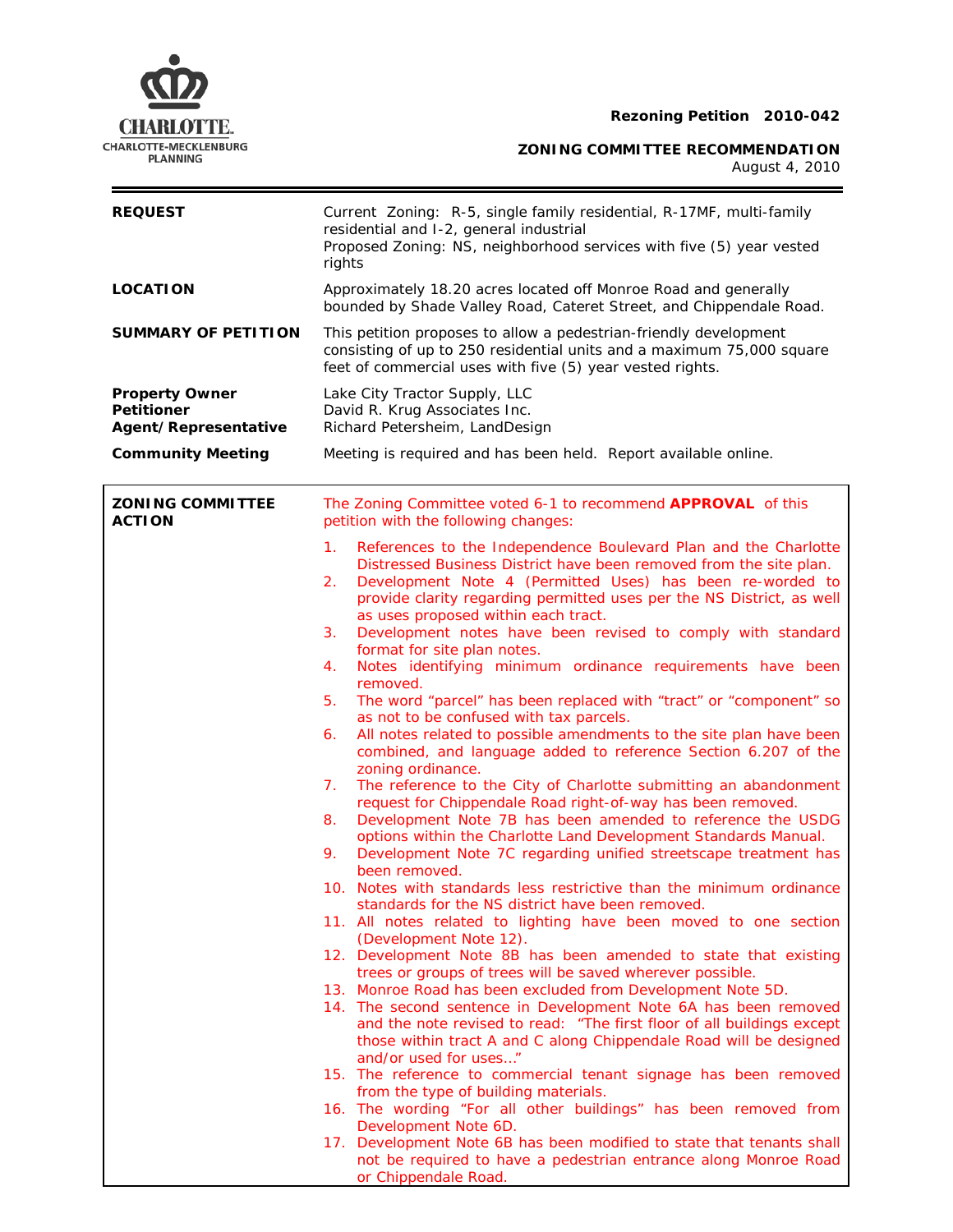|                                              |                                                                     | 18. Move and combine note V.1.9 with IV.4 (Access Points).                                                                                                                                                                                                                                                                                                                                                                                                                                                                                                                                                       |  |  |  |
|----------------------------------------------|---------------------------------------------------------------------|------------------------------------------------------------------------------------------------------------------------------------------------------------------------------------------------------------------------------------------------------------------------------------------------------------------------------------------------------------------------------------------------------------------------------------------------------------------------------------------------------------------------------------------------------------------------------------------------------------------|--|--|--|
|                                              |                                                                     | 19. Notes pertaining to fences and right-of-way encroachments have<br>been removed.                                                                                                                                                                                                                                                                                                                                                                                                                                                                                                                              |  |  |  |
|                                              |                                                                     | 20. The note regarding a solid waste management plan has been                                                                                                                                                                                                                                                                                                                                                                                                                                                                                                                                                    |  |  |  |
|                                              |                                                                     | removed.<br>21. The following CDOT issues have been resolved:                                                                                                                                                                                                                                                                                                                                                                                                                                                                                                                                                    |  |  |  |
|                                              |                                                                     | Note 5C has been removed from the revised plan.<br>а.                                                                                                                                                                                                                                                                                                                                                                                                                                                                                                                                                            |  |  |  |
|                                              |                                                                     | Note 7D has been removed from revised site plan.<br>b.                                                                                                                                                                                                                                                                                                                                                                                                                                                                                                                                                           |  |  |  |
|                                              |                                                                     | Note 7B has been modified by deleting "within the Charlotte<br>c.                                                                                                                                                                                                                                                                                                                                                                                                                                                                                                                                                |  |  |  |
|                                              |                                                                     | Land Development Standards Manual" and replacing with<br>"and associated details" at the end of the sentence.                                                                                                                                                                                                                                                                                                                                                                                                                                                                                                    |  |  |  |
|                                              |                                                                     | Note 13 has been removed.<br>d.                                                                                                                                                                                                                                                                                                                                                                                                                                                                                                                                                                                  |  |  |  |
|                                              |                                                                     | Page Z-1 the note along Chippendale Road indicating that the<br>е.                                                                                                                                                                                                                                                                                                                                                                                                                                                                                                                                               |  |  |  |
|                                              |                                                                     | realignment and signalized intersection will be by the City of                                                                                                                                                                                                                                                                                                                                                                                                                                                                                                                                                   |  |  |  |
|                                              |                                                                     | Charlotte has been removed.<br>f.<br>After note 5A the following has been added:                                                                                                                                                                                                                                                                                                                                                                                                                                                                                                                                 |  |  |  |
|                                              |                                                                     | A left turn with a minimum of 150 feet of storage will<br>1.                                                                                                                                                                                                                                                                                                                                                                                                                                                                                                                                                     |  |  |  |
|                                              |                                                                     | also be provided for Richland Avenue.                                                                                                                                                                                                                                                                                                                                                                                                                                                                                                                                                                            |  |  |  |
|                                              |                                                                     | A left turn will be provided for proposed Private Street<br>2.<br>"a" with a minimum of 100 feet of required storage.                                                                                                                                                                                                                                                                                                                                                                                                                                                                                            |  |  |  |
|                                              |                                                                     | A note has been added that the intersection of the newly<br>g.                                                                                                                                                                                                                                                                                                                                                                                                                                                                                                                                                   |  |  |  |
|                                              |                                                                     | aligned Chippendale and Monroe Road is required to be                                                                                                                                                                                                                                                                                                                                                                                                                                                                                                                                                            |  |  |  |
|                                              |                                                                     | signalized prior to the first certificate of occupancy. All cost                                                                                                                                                                                                                                                                                                                                                                                                                                                                                                                                                 |  |  |  |
|                                              |                                                                     | associated with the signal including interconnection is the<br>responsibility of the petitioner.                                                                                                                                                                                                                                                                                                                                                                                                                                                                                                                 |  |  |  |
|                                              |                                                                     | The typo in Note $5B -$ "Is used" has been corrected to<br>h.                                                                                                                                                                                                                                                                                                                                                                                                                                                                                                                                                    |  |  |  |
|                                              |                                                                     | "issued".                                                                                                                                                                                                                                                                                                                                                                                                                                                                                                                                                                                                        |  |  |  |
|                                              |                                                                     |                                                                                                                                                                                                                                                                                                                                                                                                                                                                                                                                                                                                                  |  |  |  |
| <b>VOTE</b>                                  |                                                                     | Motion/Second:<br>Lipton/Walker                                                                                                                                                                                                                                                                                                                                                                                                                                                                                                                                                                                  |  |  |  |
|                                              |                                                                     |                                                                                                                                                                                                                                                                                                                                                                                                                                                                                                                                                                                                                  |  |  |  |
|                                              | Nays:                                                               | Phipps                                                                                                                                                                                                                                                                                                                                                                                                                                                                                                                                                                                                           |  |  |  |
|                                              | Absent:                                                             | None                                                                                                                                                                                                                                                                                                                                                                                                                                                                                                                                                                                                             |  |  |  |
|                                              |                                                                     |                                                                                                                                                                                                                                                                                                                                                                                                                                                                                                                                                                                                                  |  |  |  |
| <b>ZONING COMMITTEE</b><br><b>DISCUSSION</b> |                                                                     | Staff presented this request to the Committee, stating that the subject<br>property is located within both the Southeast Corridor and the boundary                                                                                                                                                                                                                                                                                                                                                                                                                                                               |  |  |  |
|                                              |                                                                     | of the draft Independence Boulevard Area Plan. Staff noted that the                                                                                                                                                                                                                                                                                                                                                                                                                                                                                                                                              |  |  |  |
|                                              |                                                                     |                                                                                                                                                                                                                                                                                                                                                                                                                                                                                                                                                                                                                  |  |  |  |
|                                              |                                                                     |                                                                                                                                                                                                                                                                                                                                                                                                                                                                                                                                                                                                                  |  |  |  |
|                                              | node at this location. Staff noted that the majority of outstanding |                                                                                                                                                                                                                                                                                                                                                                                                                                                                                                                                                                                                                  |  |  |  |
|                                              |                                                                     | issues had been addressed, but there were some minor CDOT items<br>remaining.                                                                                                                                                                                                                                                                                                                                                                                                                                                                                                                                    |  |  |  |
|                                              |                                                                     |                                                                                                                                                                                                                                                                                                                                                                                                                                                                                                                                                                                                                  |  |  |  |
|                                              |                                                                     | petitioner regarding the outstanding CDOT issues. Mr. Heth Kendrick,                                                                                                                                                                                                                                                                                                                                                                                                                                                                                                                                             |  |  |  |
|                                              |                                                                     | one of the agents for the petitioner, stated that the petitioner was                                                                                                                                                                                                                                                                                                                                                                                                                                                                                                                                             |  |  |  |
|                                              |                                                                     |                                                                                                                                                                                                                                                                                                                                                                                                                                                                                                                                                                                                                  |  |  |  |
|                                              |                                                                     | CDOT items.                                                                                                                                                                                                                                                                                                                                                                                                                                                                                                                                                                                                      |  |  |  |
|                                              |                                                                     | A commissioner expressed concerns over approving a rezoning request                                                                                                                                                                                                                                                                                                                                                                                                                                                                                                                                              |  |  |  |
|                                              |                                                                     | subject to a policy plan not yet approved by City Council. Staff                                                                                                                                                                                                                                                                                                                                                                                                                                                                                                                                                 |  |  |  |
|                                              |                                                                     |                                                                                                                                                                                                                                                                                                                                                                                                                                                                                                                                                                                                                  |  |  |  |
|                                              |                                                                     |                                                                                                                                                                                                                                                                                                                                                                                                                                                                                                                                                                                                                  |  |  |  |
|                                              |                                                                     | has been due to issues with the transitional setbacks. Properties<br>impacted by the transitional setbacks are located approximately $\frac{1}{2}$ mile<br>away from the subject property. Staff noted that the policies in the plan                                                                                                                                                                                                                                                                                                                                                                             |  |  |  |
|                                              | Yeas:                                                               | Dodson, Fallon, Firestone, Lipton, Rosenburgh<br>and Walker<br>None<br>Recused:<br>proposal is inconsistent with the East District Plan, which recommends<br>industrial uses, but consistent the draft plan's recommendation for a<br>combination of residential, office, and/or retail to create a neighborhood<br>A commissioner requested that the rules be suspended to hear from the<br>agreeable to addressing the identified CDOT items. Mr. Kendrick<br>indicated that the petitioner was agreeable to resolving the outstanding<br>responded by stating that the draft should be approved and any delay |  |  |  |

Committee. A commissioner noted that it was thought that there had been some compromise made when dealing with rezoning petitions that were subject to a draft policy document.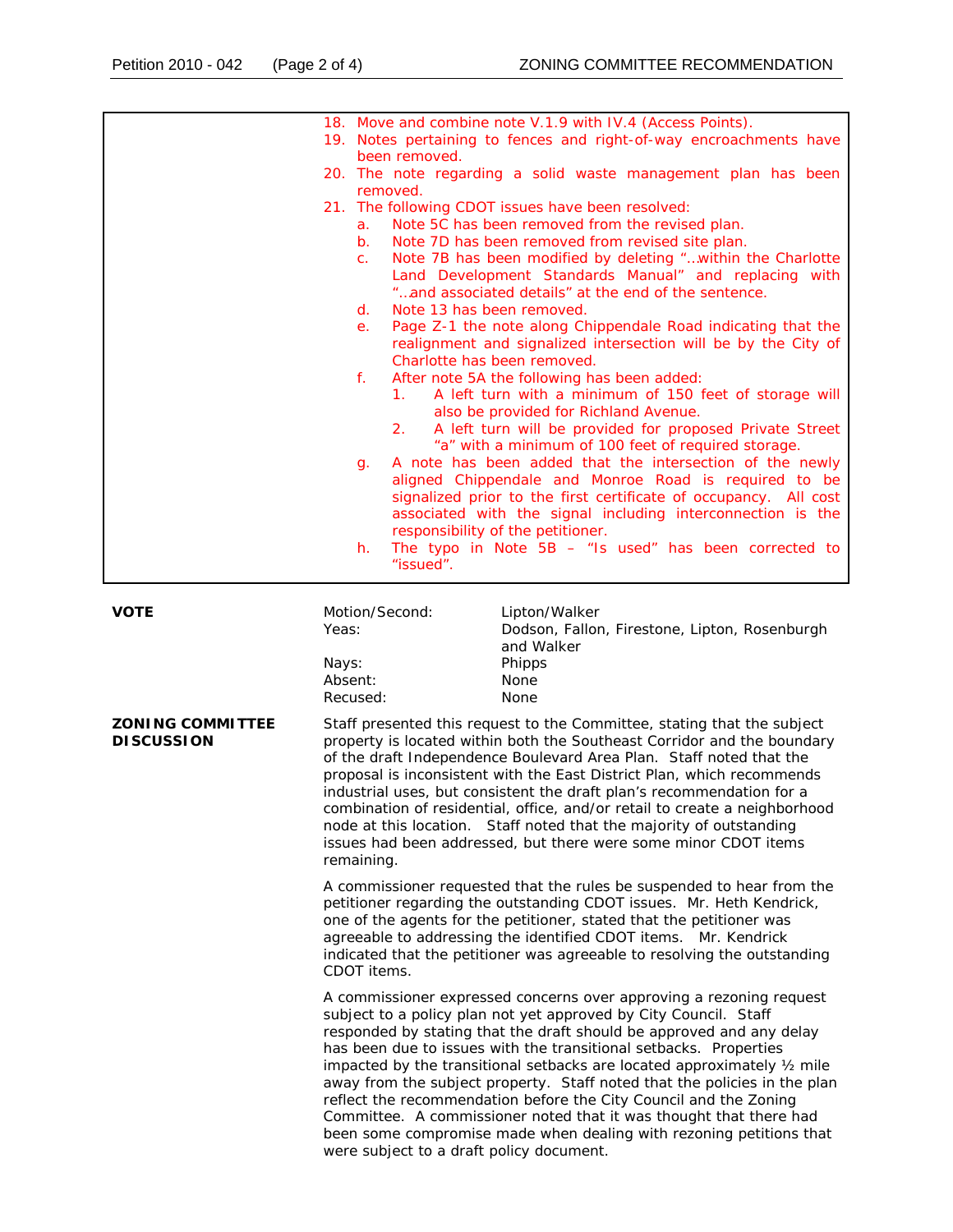|                                           | A commissioner asked about the implications of this proposal on<br>industrial properties, and if there were other nearby properties zoned<br>NS. Staff responded that there were no other NS zoned properties in<br>the immediate area, and that the draft Plan recognizes the importance<br>of industrial-zoned properties. A commissioner noted that the comment<br>regarding implications on industrial property was a good point, and while<br>industrial properties are important, the conversion of some parcels to<br>non-industrial were appropriate given parcel size and changing<br>conditions. |
|-------------------------------------------|------------------------------------------------------------------------------------------------------------------------------------------------------------------------------------------------------------------------------------------------------------------------------------------------------------------------------------------------------------------------------------------------------------------------------------------------------------------------------------------------------------------------------------------------------------------------------------------------------------|
| <b>STATEMENT OF</b><br><b>CONSISTENCY</b> | This petition is found to be inconsistent with the <i>East District Plan</i> , but to<br>be reasonable and in the public interest, by a 7-0 vote of the Zoning<br>Committee (motion by Commissioner Lipton, seconded by Commissioner<br>Firestone).                                                                                                                                                                                                                                                                                                                                                        |
| <b>MINORITY OPINION</b>                   | The minority of the Zoning Committee was concerned about approving a<br>rezoning petition based upon a policy plan not yet adopted by City<br>Council.                                                                                                                                                                                                                                                                                                                                                                                                                                                     |
| <b>STAFF OPINION</b>                      | Staff agrees with the recommendation of the majority of the Zoning<br>Committee.                                                                                                                                                                                                                                                                                                                                                                                                                                                                                                                           |

# **FINAL STAFF ANALYSIS**

(Pre-Hearing Analysis online at [www.rezoning.org](http://www.rezoning.org/))

## **PLANNING STAFF REVIEW**

## • **Proposed Request Details**

- The site plan accompanying this petition contains the following provisions:
- Up to 250 residential units and a maximum 75,000 square feet of limited commercial uses. One drive-thru for office, bank, restaurant or other retail establishment with no more than four (4) drive-thru stations will be allowed.
- Incorporation of selected development standards from the Pedestrian Overlay District (PED) requirements, which are consistent with the recommendation in the draft *Independence Boulevard Area Plan*.
- Division of site into five tracts  $(A, B, C, D, E, A)$  and F), to accommodate a use or mix of uses on each parcel.
- Proposed network of streets internal to the site that will remain open to the public whether public or private.
- All uses, other than single-family detached units will provide a buffer along all edges abutting residential districts except for multi-family uses. The buffer will be 10 feet wide with a combination of evergreen trees and evergreen shrubs. The site will comply with urban design pedestrian-scale interest and activity; and architectural compatibility in appearance of all standards, including first floor of all buildings to be designed to encourage and complement buildings.
- Five  $(5)$  year vested rights.

## **• Public Plans and Policies**

- The *East District Plan* (1990) recommends industrial uses for this site.
- The draft *Independence Boulevard Area Plan* indicates the site is located within a General Corridor Area of the Southeast Growth Corridor. The plan recommends vertically integrated residential, office, and/or retail development in this location to create a neighborhood node at Monroe, Richland and Chippendale Roads. Two or any combination of these uses is appropriate. However, the plan indicates that if vertical integration of uses is not feasible, the 2 area should develop with horizontally integrated mix of office, retail and/or residential up to 2 dwelling units per acre.
- This petition is inconsistent with the *East District Plan*, but consistent with the draft *Independence Boulevard Area Plan*.

# • **STAFF RECOMMENDATION (Updated)**

• Staff agrees with the recommendation of the Zoning Committee.